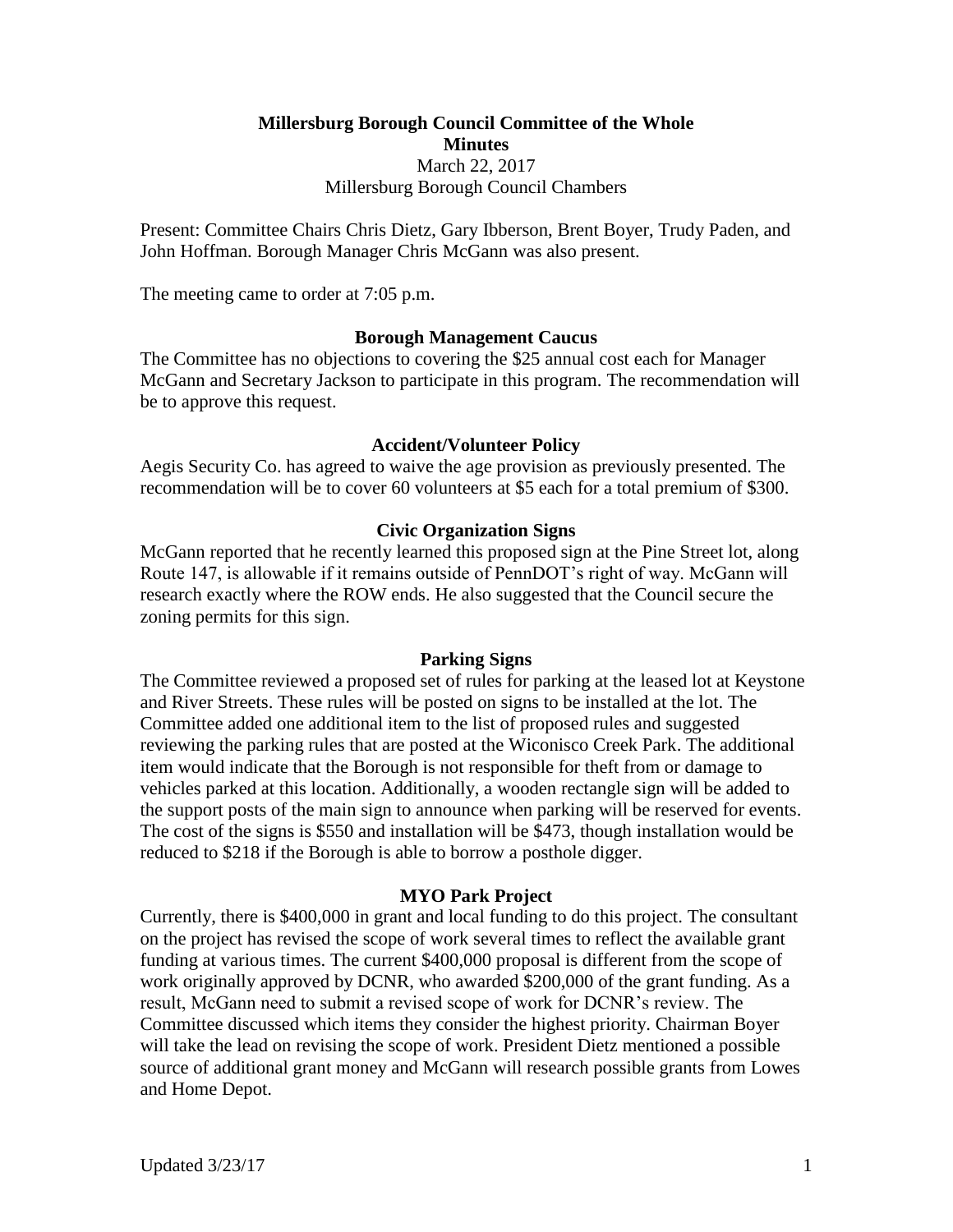### **Master Parks Plan**

The Borough also received a DCNR grant to perform a master parks plan to cover Seal, Market Square/Veterans and Bradenbaugh Parks. McGann developed a preliminary request for proposals, including the scope of work, for a consultant on the project. Chairmen Boyer and Hoffman will take the lead in reviewing this scope of work. DCNR will also need to approve the RFP before it is issued. Additionally, a local study committee will need to be formed. McGann suggested this be done via resolution, which he will draft. McGann also recommended several organizations which could be invited to appoint representatives to the local study committee. McGann was directed to reach out to the various groups to gauge their interest. The school district will also be invited to appoint a high school student to serve as an ex-officio member of the committee.

# **Bradenbaugh Park Batting Cage**

The Committee will allow this project to proceed. It was noted that the necessary concrete pad is slightly less than 1,000 square feet. Additional impervious surface would trigger requirements for stormwater review. Since the park is physically located in Upper Paxton Township, the township's permit requirements apply to any building in this park. The batting cage may not be placed in the area that is reserved for the bird sanctuary. McGann reported that insurance coverage for the replacement cost will be approximately \$40 per year.

# **Facility Use Agreement -- Fireworks**

The Committee reviewed the signed agreement. It is recommended that the user fee be waived.

# **Office Copier**

McGann reported that the seven year old copier has been having mechanical difficulties for several weeks. Coincidentally, McGann had an unsolicited sales visit from a representative of a competing company. The Committee would like the following specifications on any proposed new copier:

- 1. Black and white only printing, but the ability to scan color.
- 2. A new unit is preferred, but prices on reconditioned machines will be considered if the cost savings is significant.

Based on the pricing, the Committee will decide whether to find money in this year's budget or wait for the 2018 budget.

# **School Campus Pedestrian Zones**

This item will be forwarded to the Local Study Committee for inclusion in the master parks plan. The major items covered in this study directly relate to possible changes at Seal Park.

# **RML Truck Traffic**

McGann relayed two complaints about truck traffic in the area of Race, Pine and Chestnut Streets. After discussion, McGann was directed to draft a letter to RML outlining the Borough's concerns. Additionally, McGann will contact LTAP for a traffic review of the area.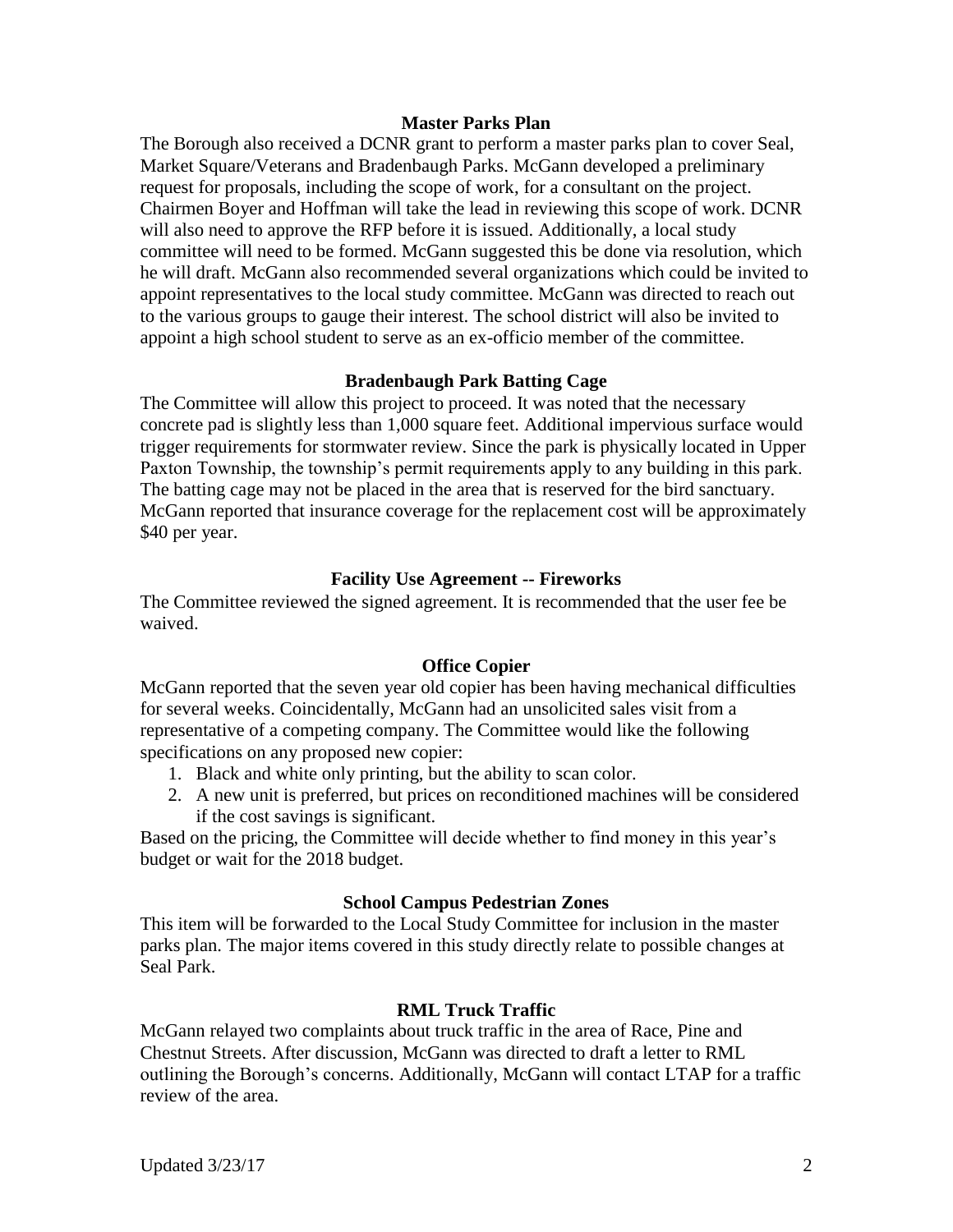# **Thanksgiving Day 5K Run**

The Committee recommends denying this request due to staffing limitations on the holiday. However, the organizer will be invited to propose a different date that is not Thanksgiving weekend.

### **2017 Paving Project**

President Dietz and Chairman Boyer related that they had an impromptu meeting with Anne Anderson, representing Brinjac. Due to concerns expressed at the last business meeting, work will not be done on Cherry Street this year and the hole will instead be patched. The Committee is now looking at a wearing course on the Bowman Street/Light Street loop and repairs to a culvert on Race Street. There was also some discussion of how to address the Boyd Street stormsewer pipe system. McGann also reminded the Committee that the contract with Brinjac to do the engineering work was not yet approved and this item will need tended to.

### **Storm Sewer Inlet Markers**

McGann reported that the Ned Smith Center has agreed to pay for this project. There is no plan for installation at this time. The Committee would like to see a mockup of the markers before moving ahead with the project.

#### **Post Office Parking**

The Committee declined to make any changes to the parking at the location at this time. However, the postmaster will be invited to a future meeting to make this case if he would like to proceed.

#### **Sidewalks**

There was a considerable discussion of the condition of many sidewalks in the borough as well as locations where sidewalks are formally ordained but do not currently exist. Some sidewalks were ordained as long ago as 1865. Chairwoman Paden will take the lead on sidewalk maintenance issues and any necessary ordinance updates.

#### **Junior Council Program**

Due to the large number of ongoing projects, it was decided not to pursue this item unless a high school student expresses a strong desire to participate.

#### **State Street Storm Sewer Project**

McGann briefly presented a slideshow presentation that he developed while working with President Dietz. This presentation will be used to lobby for the necessary funds to complete the project.

#### **Daniel Miller House Lease**

The Committee reviewed the proposed lease as presented. Rent for the second year of the lease, beginning July 18, 2017, will be \$50 per month. McGann reviewed the other minor changes from the last lease agreement. McGann reported that, at the request of the tenants, he had Dauphin County correct the property address. The address is now 100 Walnut Street. Previously it was listed at 303 Walnut Street.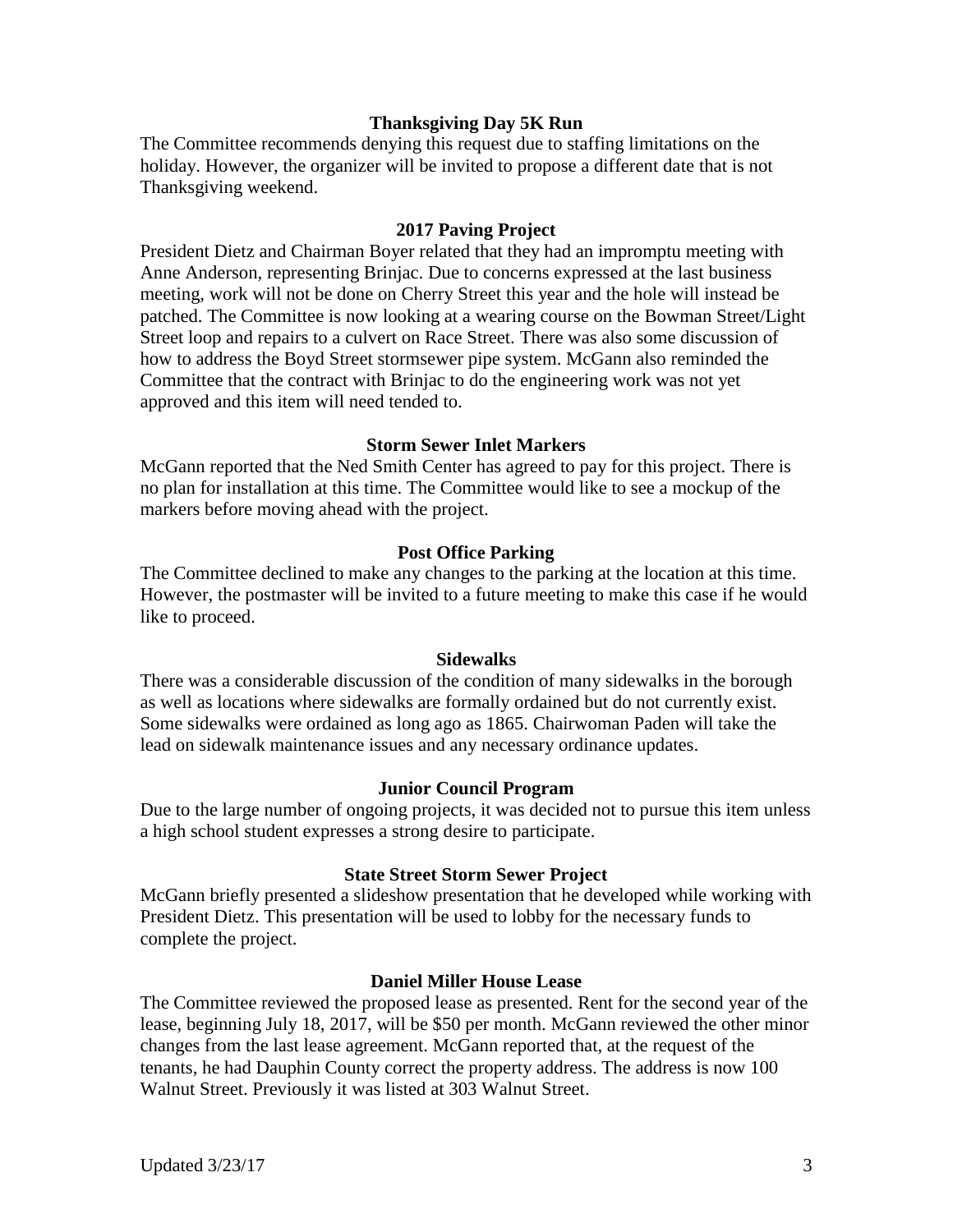# **Constables Election 2021**

The Committee concluded that only one constable will be necessary.

### **West Street "No Parking" Petition**

McGann received a petition from a number of residents of the 100 block of Pine Street and the Committee members viewed photographs of the area. The residents would like both sides of West Street between Pine Street and the dead end posted "no parking" on both sides. This is to allow easier passage of vehicles, particularly emergency vehicles, to the rear of those properties. This proposal will require an ordinance update. The Committee agreed to proceed with the ordinance.

#### **Grosser Excavating Invoice**

Grosser Excavating's invoice for their assistance with the recent snow storm totals \$2,340. This item will require Council review and approval. McGann reported that he has been in contact with Emergency Management Coordinator Sean Grimm regarding disaster declarations, but no decision at the County or State level has been made at this time. If a disaster is declared, the Borough may be able to recover some of the snow removal costs.

#### **Facility Use Request – Senator DiSanto Satellite Office**

State Senator John DiSanto has requested the use of the Council Room for a satellite office on the second and fourth Tuesdays of the month. The Committee recommends waiving any user fees. Additionally, the insurance requirement will be waived due to the Commonwealth's Sovereign Immunity law.

# **US Census LUCA Operation**

McGann reviewed the specifics of this initiative and Dauphin County's offer of assistance. It was decided to take up the County on their offer due to staffing limitations. The Borough will offer all necessary assistance to the County as they pursue the project.

#### **Snow Storm**

The Committee reviewed the Borough public works crew's performance during the recent snow storm. No major problems were reported. It was noted that the Borough sidewalks were not cleared for several days after the storm. This was a matter of prioritizing jobs. It was also noted that the Borough's Facebook page was particularly useful for communicating with residents during and after the storm.

#### **RFP – Code Inspections**

Chairman Boyer had requested that McGann draft a request for proposals for third-party zoning, property maintenance and UCC administration and the draft RFP was presented. The Committee asked McGann to research if there were any agreements or procedures in place from the last time an RFP for UCC administration was released. The Committee would like to see more detailed information on how administration would work internally. These procedures would be shared with bidders so that the bidders would know up front what would be expected of them. This matter will be revisited.